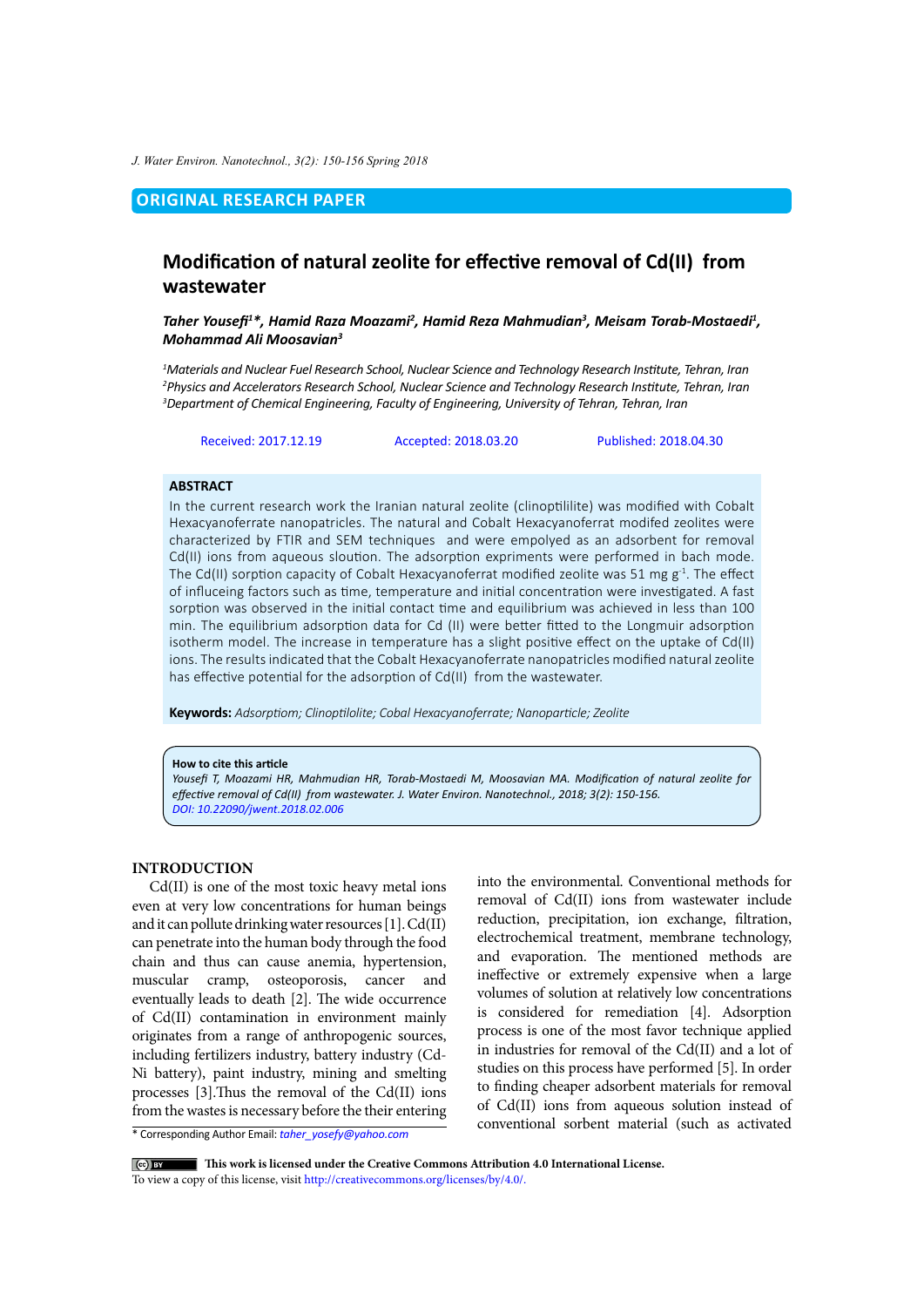carbon) compressive studies have performed [6- 10]. Therefore, usage of several inexpensive sorbent materials, such as chitin, anaerobic sludge, apple residue, sawdust, rice polish, clay, zeolite, fly ash, chitosan, waste tea, seaweeds, and polyaniline coated on sawdust [11-23] have been reported. In this work the modification of natural zeolite with Cobalt Hexacyanoferrate (CoHCF) nanoparticles for effective removal of Cd(II) would be reported.

# **EXPERIMENTAL**

### *Materials and Characterization*

The materials including of  $CoCl<sub>2</sub>.6H<sub>2</sub>O$ ,  $K_{3}Fe(CN)_{6}$ , and  $Cd(NO_{3})_{2}$  were from Merck Co., and used without further purification. The solutions were prepared by distilled water. The Iranian natural zeolite was supplied from mining Companies. The natural and modified zeolite were characterization by X-ray Diffraction (XRD), and Scanning Electron Microscopy (SEM) techniques.

#### *Zeolite modifying*

The modification of the natural zeolite was performed according to following order: 5 g of the zeolite was powdered and dried at 150 °C, and added to a 100 ml solution of 0.1M  $\mathrm{Co}(\mathrm{NO}_3)_2$ under continuous string condition at 25 °C for 2 hours. After filtering, the zeolite was washed and mixed with a 100 ml of 0.1M  $K_4$ Fe  $(CN)_{6}$  solution to deposition of the CoHCF in the surface and channels of zeolite. Then the treated zeolite was

washed and dried at 60 °C for 2 hours.

### *Cd(II) sorption*

The Cd(II) sorption studies were performed in batch mode according to following: 0.1 g of the natural or modified zeolites was added to 20 ml of Cd(II) solutions under gentle stirring for a period of time. Then the samples were filtered and the remained Cd(II) ions in the solution were determined by ICP techniques. The Cd(II) removal capacity was defined as:

$$
q_e = (C_i - C_e) \frac{V}{W}
$$
 (1)

where  $v(L)$  is the volume of Cd(II) solution, C. (mg/L) is initial Cd(II) concentration,  $C_e$ (mg/L) is final Cd(II) concentration, and  $w(g)$  is the mass of the solid phase.

The percentage of adsorption was calculated as follows:

Adsorption (%) = 
$$
\frac{C_i - C_e}{C_i} \times 100
$$
 (2)

The effect of contact time, initial concentration, and temperature parameters were studied to evaluate the modified zeolite characteristics and the adsorption thermodynamic parameters.

## **RESULTS AND DISCUSSION**

#### *Characterization*

The FT-IR spectra of the natural zeolite and CoHCF-zeolite are shown Fig. 1. The indicated



Fig. 1: FTIR spectra of bare and CoHCF loaded zeolites.

*J. Water Environ. Nanotechnol., 3(2): 150-156 Spring 2018* 151  $\left(\begin{matrix} 1 \\ 1 \end{matrix}\right)$  BY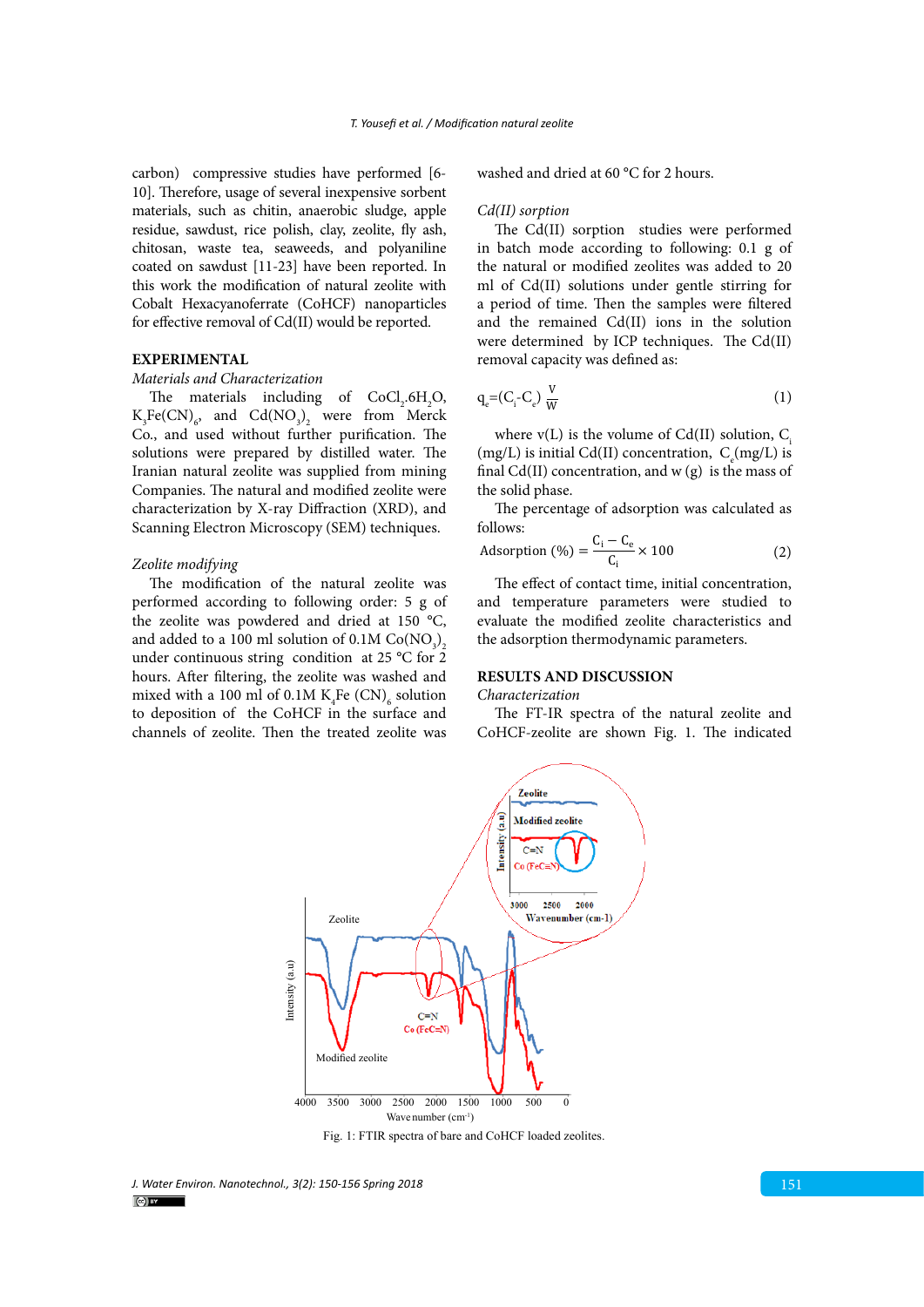common peaks in the two spectra at 1060, 794 and  $609$  cm<sup>-1</sup> are characteristic index of clinoptilolite [24]. The observed band at 1060  $cm^{-1}$  was assigned to the asymmetric internal tetrahedral bending. The second strongest band at 465 cm<sup>-1</sup> was corresponded to the internal bending. The band at  $609 \text{ cm}^{-1}$  was attributed to the presence of double rings in the framework structure. Other bands at 1208 cm<sup>-1</sup>, 790  $cm<sup>-1</sup>$  and 711  $cm<sup>-1</sup>$  were assigned to the asymmetric stretching modes of internal tetrahedra, symmetric stretching of external tetrahedra and symmetric stretching of internal tetrahedra, respectively. The  $670$   $cm<sup>-1</sup>$  band arises from symmetric tetrahedral stretching [25]. A sharp peak which appeared at 2090 cm–1, in modified zeolite is a characteristic of the cyanide group (C≡N) and confirms the successful anchoring of CoHCF particles on the zeolite [26].

Fig. 2 (a, b) shows the SEM images of the natural and modified zeolites in different magnifications. The SEM images indicate that the morphology of the samples are nearly the same and modification



Fig. 2: SEM images of (a) bare zeolite, (b) modified zeolites.

didn't changed the appearance of zeolite considerably. The large clusters formed from the sub-grain irregular particles with the average size of about 50 nm can be seen in images. Close examination of the modified zeolite image indicates that the fine nanostructures are interconnected to each other giving a porous and rod-like (diameter about 15 nm) appearance to the morphology.

### *Time Effect*

By measuring sorption capacity of CoHCF-Zeolite at different interval contact times the sorption kinetics parameters were determined (Fig. 3a). The time**-**sorption behavior of Cd(II) ions, was measured by varying the equilibrium time (15-480 min)**.** A fast sorption was observed in the initial contact time and equilibrium was achieved in less than 100 min. Due to the large concentration gradient between the solution and adsorbent surface, at initial contact step, the uptake capacity increased fast and achieved 90 % of the equilibrium value [27] Then, the adsorption slowed down, because more sorption sites were occupied [27].

The kinetic parameters were extracted from fitting of obtained experimental data with kinetic models. Thus, the pseudo-first-order and pseudo-



Fig. 3: (a) Effect of contact time on Cd(II) adsorptions and (b) Kinetic models plots of Cd(II) adsorptions on modified zeolite

*J. Water Environ. Nanotechnol., 3(2): 150-156 Spring 2018*  $(c)$  BY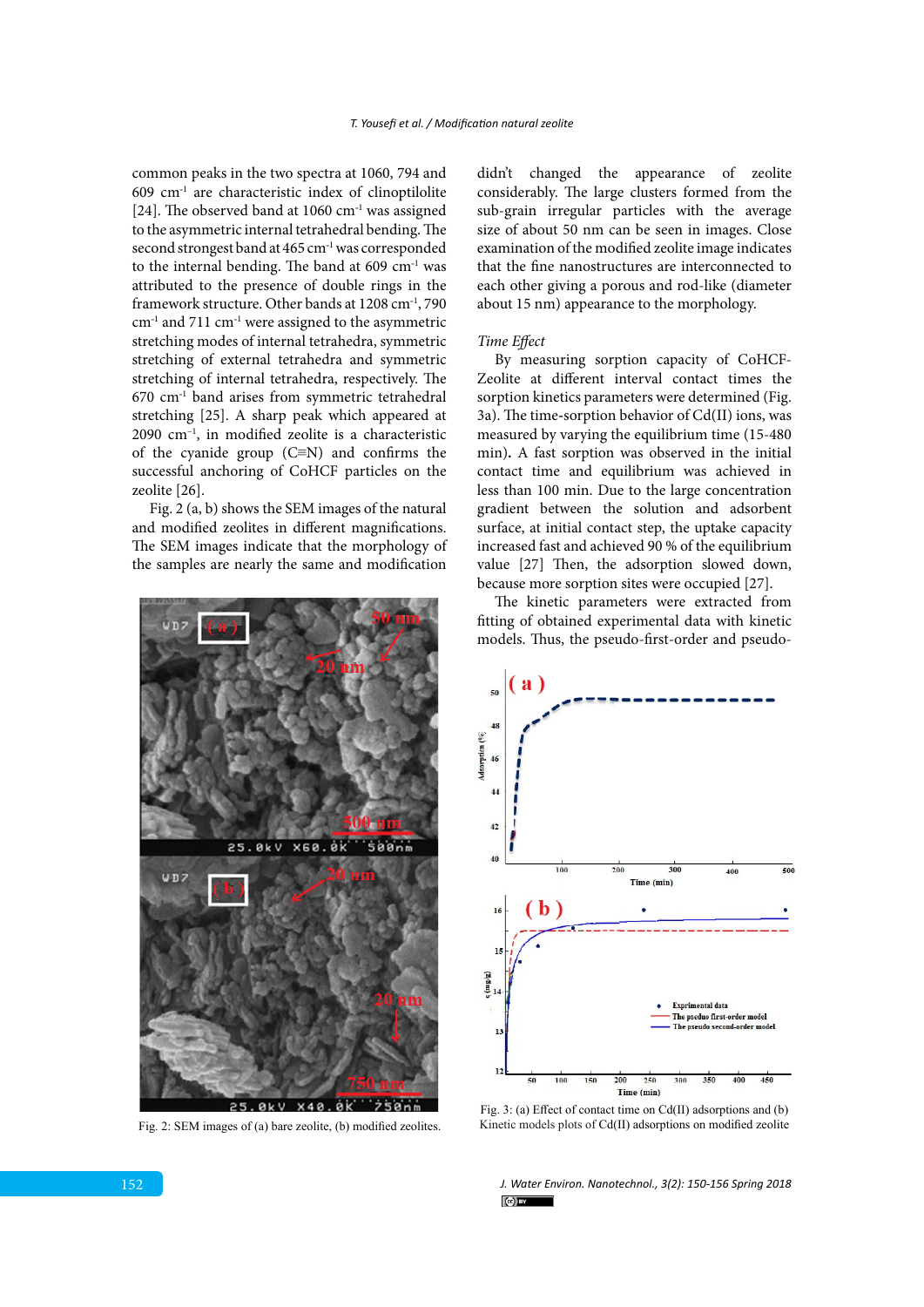second-order models were the equations used to fit the experimental data (Fig. 3b).

The pseudo-first-order rate expression based on the solid capacity is the earliest known equation describing the adsorption rate of an adsorbate from a liquid phase and it is represented as [27]:

$$
\ln(q_e - q_t) = \ln q_e - K_1 t \tag{3}
$$

where  $q_{e}$  and  $q_{t}$  are the amount of ions adsorbed (mg/g) on the adsorbent at the equilibrium and at time t, respectively, and  $K<sub>1</sub>$  (1/min) is the rate of constant adsorption.

The  $(q_e)$  and  $(K_1)$  parameters can be individually calculated from the slope and intercept of the plot of  $\text{Ln}(\text{q}_{e}\text{-}\text{q}_{t})$  versus time

A pseudo second-order rate model is also used to describe the kinetics of the sorption of Cd(II) ions onto the adsorbent materials. The pseudosecond-order rate model is expressed as [28]:

$$
\frac{t}{q_t} = \frac{1}{k_2 q_e^2} + \frac{1}{q_e} t
$$
 (4)

where  $\mathbf{k}_2$  is the rate constant of pseudo-secondorder equation (g/mg min).

Kinetic models

If the initial sorption rate h (mg h/L) is:

$$
h = k_2 q_e^2 \tag{5}
$$

then Eqs. (4) and (5) become:

$$
\frac{t}{q} = \frac{1}{h} + \frac{1}{q_e}t\tag{6}
$$

The kinetic plots of  $t/q_t$  versus t for ions sorption are used for parameters extraction, and the correlation coefficient  $(R^2)$  suggests correlation between the parameters and experimental data (Table 1). The results clarified the matching of the experimental data to the pseudo-second-order rate model.

### *Effect of temperature and initial concentration*

The Cd(II) sorption at different initial concentrations of 50, 250, 500, 750, 1000, 1500 and 2000 mg  $L^{-1}$  and different temperatures of 298, 313 and 333 °K in contact time of 100 were studied to realize the relation between the adsorption capacity vs. concentration and temperature (Fig. 4). As can be seen, in concentration range of 50 to 500 mg  $L<sup>-1</sup>$  the removal increased by the increasing the

| <b>IVIIIAIIA</b> IIIANAIS                          |                                         |                                                          |
|----------------------------------------------------|-----------------------------------------|----------------------------------------------------------|
| The pseudo first-order model                       | $k_1(min^{-1})$<br>$q_e(mg/g)$          | 0.2139<br>15.5                                           |
|                                                    | $R^2$<br>$k'_2$ (g/mg min)              | 0.675<br>0.03667                                         |
| The pseudo second-order model                      | $q_e$ (mg/g)<br>$h$ (mg/g min)<br>$R^2$ | 15.86<br>9.224<br>0.914                                  |
| 60<br>50<br>40<br>$q$ (mg/g)<br>$30 -$<br>20<br>10 |                                         | Temperature 25°C<br>Temperature 40°C<br>Temperature 60°C |

Table 1. Kinetic parameters for Cd(II) sorption by modified zeolite Table 1. Kinetic parameters for Cd(II) sorption by modified zeolite

Fig. 4: Effect of initial Cd(II) ion concentrations on the amount of sorption.

1500

Concenteration [mg/lit]

2000

2500

1000

0 L

500

*J. Water Environ. Nanotechnol., 3(2): 150-156 Spring 2018* 153  $\left(\begin{matrix} 1 \\ 1 \end{matrix}\right)$  BY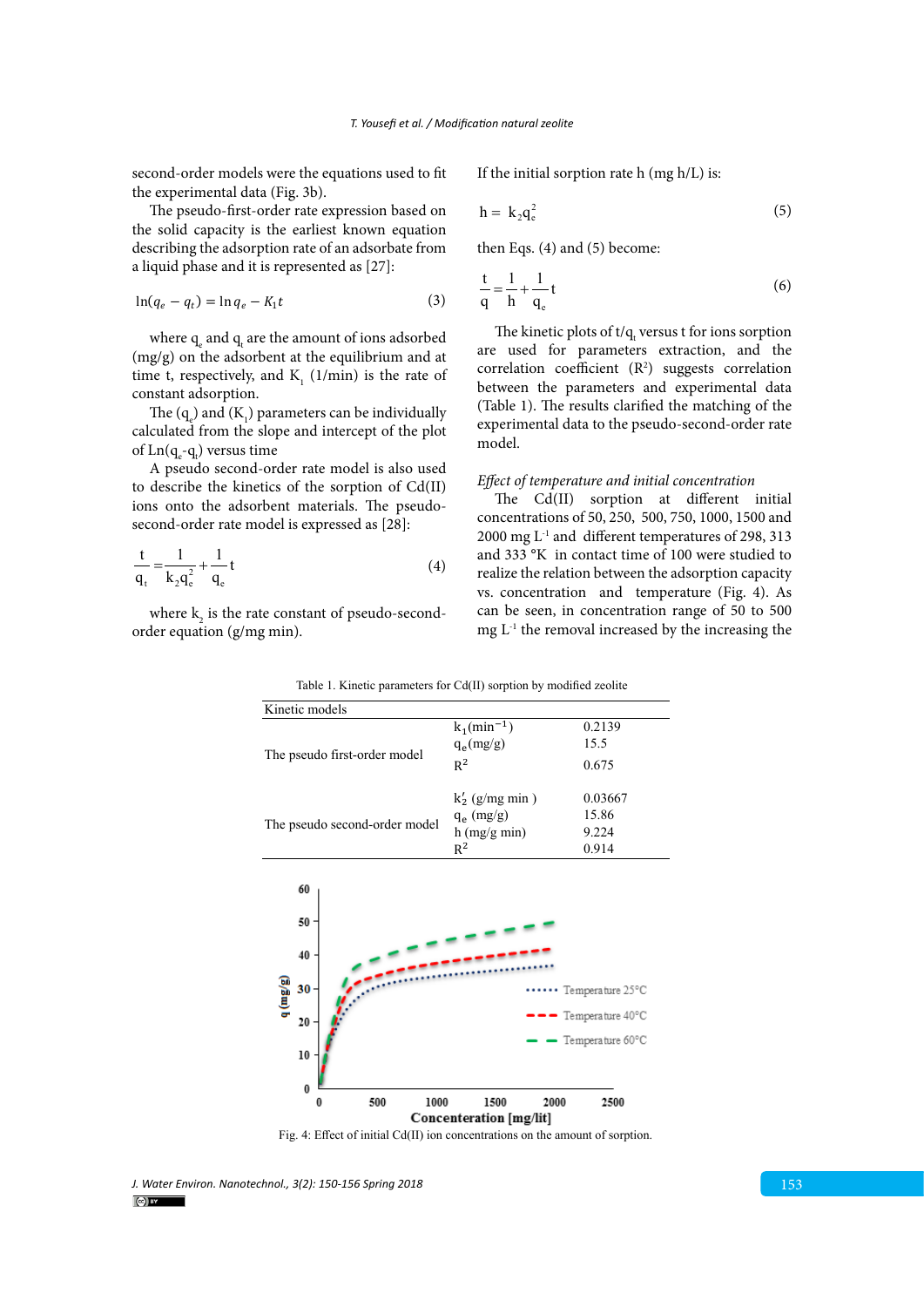concentration, but the sorption became constant at higher concentration. Factors including a) mass transfer at the aqueous and the solid interfaces and b) probability of collision between ions and the adsorbent active sites would be changed with varying concentration and led to increasing of the adsorption capacity at higher concentration. The higher ions concentration eliminates the mass transfer limitation at solid and aqueous interfaces and increase probability of collision between ions and the adsorbent particles [27]. In summary all active sites of the adsorbent are vacant and the ion concentration gradient is relatively high, in initial contact time causing high sorption. With increasing ion concentration, the saturation of the active sites leads to a decrease in the available position for interaction with metal ions (plateau represents). The results shows that the adsorption capacities of natural zeolite was improved to 90 mg/g for Cd(II) ions which it was more greater than adsorption capacity of unmodified zeolite.

Fig. 4. Shows the temperature effect on Cd(II) sorption value of modified zeolite. The results indicated that the increase in temperature has a slight positive effect on the uptake of Cd(II) ions. Decreasing of solution viscosity and increasing of diffusion coefficient of ions in boundary layer of the adsorbent can be results of temperature increasing.

### *Isotherms equations*

The Langmuir, Freundlich, Dubinin– Radushkevich, and Temkin isotherm models are the sorption isotherm models have been applied to describe experimental data of sorption isotherms. The nonlinear form of Langmuir isotherm can be expressed as:

$$
q_e = \frac{q_{\text{max}}bC_e}{1 + bC_e} \tag{7}
$$

Where  $q_e (mg/g)$  is the amount adsorbed per unit mass of adsorbent at equilibrium concentration;  $C_{\alpha}$  (mg/L) is the equilibrium concentration of the adsorbate;  $q_{max}$  (mg/g) is the maximum adsorption capacity; *b* is the adsorption equilibrium constant, characteristic of the affinity between the adsorbent and adsorbate.

Another studied isotherm model, was the Freundlich isotherm. This isotherm is more general than the Langmuir isotherm since it does not assume a homogenous surface or constant sorption potential and the Freundlich isotherm model can be expressed as [28]:

$$
q_e = K_F C_e^{\ 1/n} \ \ or \ \ logq_e = \log K_F + \ 1/n \ Log C_e \tag{8}
$$

where  $K<sub>r</sub>$  (mg/g) is the Freundlich constant related to the sorption capacity of the sorbent, and 1/n is the Freundlich constant related to the energy heterogeneity of the system and the size of the adsorbed molecule.

In the Temkin isotherm, the interactions between the adsorbed species aren't ignored and the enthalpy of all the adsorbed ions in solution is accomplished [29]. The Temkin isotherm can be expressed as:

$$
q_e = BLnA_rC_e \tag{9}
$$

Where B (J/mol) and  $A_r$  (L/g) are the constants related to the sorption heat and Temkin isotherm equilibrium binding respectively. The Temkin isotherm is not valid in the extremely high and low concentrations. The linear decrease of the molecules adsorption heat rather than logarithmic coverage is main consideration of this model [28].

The final studied model was the Dubinin-Radushkevich (D-R) isotherm. This model is similar to Langmuir isotherm, however it does not assume a homogeneous surface or constant sorption potential [28]. The D–R isotherm can be expressed as:

$$
Lnq_e = Lnq_m - \beta \xi^2 \tag{10}
$$

where,  $q_m$  is the maximum of sorped ion by adsorbent (mmol/kg),  $β$  is a constant related to the sorption energy (mol<sup>2</sup>/kJ<sup>2</sup>); and ε is the Polanyi potential (RT  $\ln(1 + 1/Ce)$ ), where R and T are the gas constant (kJ/mol.K), the absolute temperature respectively. The ε is equal to:

$$
\varepsilon = RT \ln(1 + 1/C_e) \tag{11}
$$

where  $C_e$  is the adsorbate equilibrium concentration (mg/lit).

Figs. 5 (a- d) shows the adsorption isotherms of Cd(II) ions on the CoHCF-Zeolite. Langmuir, Freundlich, Temkin, and Dubinin–Radushkevich constants, and regression values are listed in Table 2. The regression values and correlation coefficients (R2 ) presented in Table 2 indicated that the adsorption data for Cd(II) removal best fitted the Langmuir adsorption isotherm.

*J. Water Environ. Nanotechnol., 3(2): 150-156 Spring 2018*  $\left( \infty\right)$  BY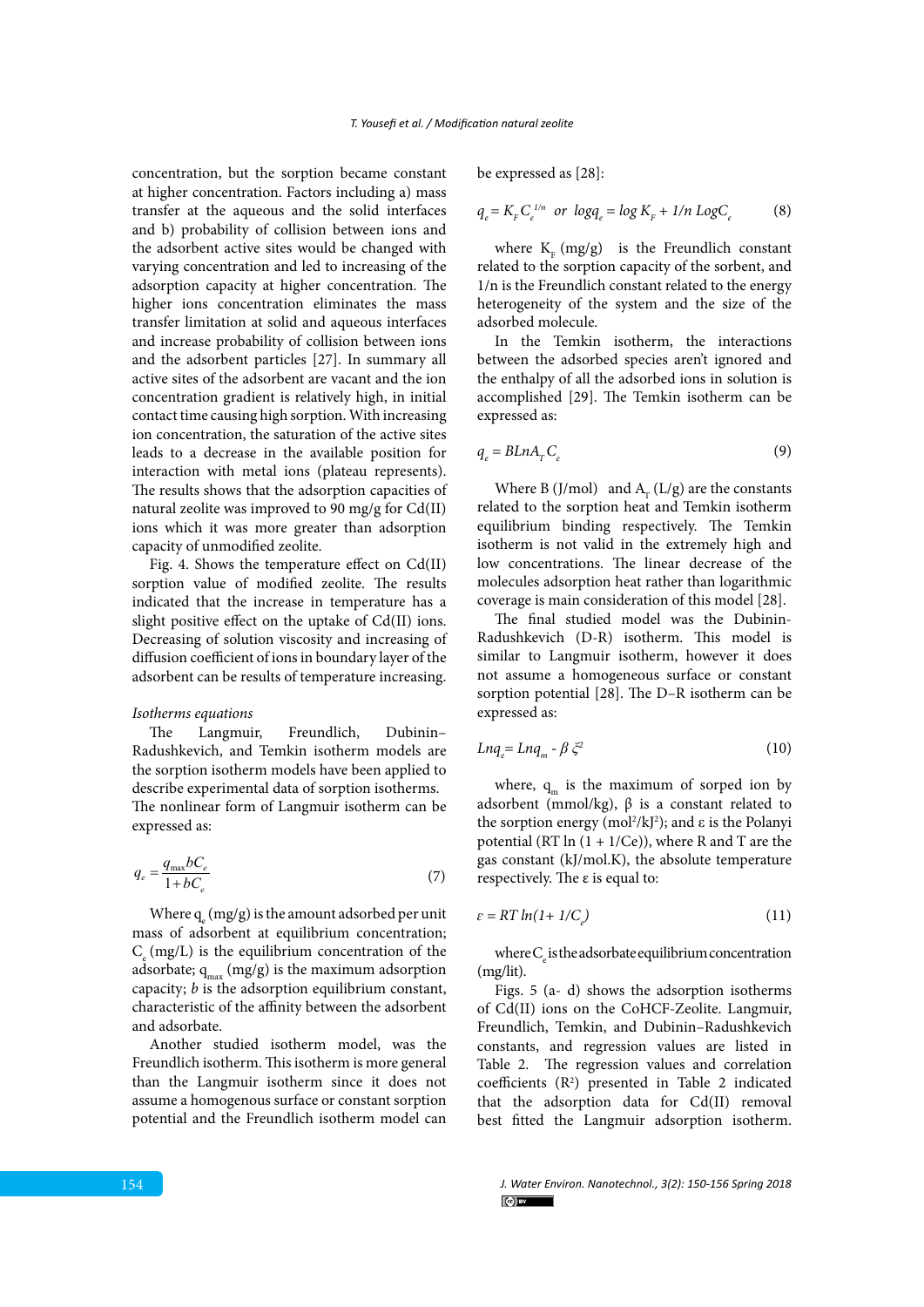

Fig. 5: the sorption isotherms of (a-d) Cd(II), at different temperatures on modified zeolite.

Table 2. The Langmuir, Freundlich, Temkin and Dubinin-Radushkevich (D-R) constants and correlation coefficients of isotherm Table 2. The Langmuir, Freundlich, Temkin and Dubinin-Radushkevich (D-R) constants and correlation coefficients of isotherm models at different temperature

| Isotherms  |                                              | 298 K      | 313 K    | 333 K    |
|------------|----------------------------------------------|------------|----------|----------|
|            | $q_m$ (mg/g)                                 | 34.12      | 38.42    | 44.75    |
| Langmuir   | $K_L$ (L/mg)                                 | 0.04413    | 0.05381  | 0.07515  |
|            | $\mathbb{R}^2$                               | 0.9881     | 0.9902   | 0.9869   |
|            | $K_F$ (mg/g)                                 | 6.872      | 8.383    | 10.21    |
| Freundlich | n                                            | 0.2366     | 0.226    | 0.2219   |
|            | $R^2$                                        | 0.9506     | 0.9511   | 0.9449   |
| $D-R$      | $q_{max}$ (mmol/g)                           | 0.286      | 0.3271   | 0.3849   |
|            | $B_{DR}$ (mol <sup>2</sup> /J <sup>2</sup> ) | $2.62E-08$ | 2.13E-08 | 1.50E-08 |
|            | $E_a$ (KJ/mol)                               | 4.367      | 4.839    | 5.779    |
|            | $R^2$                                        | 0.9293     | 0.9447   | 0.9592   |
| Temkin     | $b_T$ ([/mol)                                | 525.4      | 532      | 502.1    |
|            | $K_T(L/mg)$                                  | 1.549      | 2.814    | 4.057    |
|            | $R^2$                                        | 0.9748     | 0.9815   | 0.9889   |
|            |                                              |            |          |          |

However, the Freundlich isotherms are important because they do not assume a homogeneous surface [27]. The Freundlich constant,  $K_{p}$ , which is related to the adsorption capacity, increased with temperature, indicating that the adsorption process is endothermic [27].

# **CONCLUSION**

Natural clinoptilolite was modified by Cobalt Hexacyanoferrate nanoparticles and the characterized using, FTIR and SEM techniques. The presence of particles with the average size of about 50 nm on zeolite structure. The modified zeolite used as adsorbent material for the adsorption of cadmium ions from aqueous solutions. The anchoring CoHCF nanoparticles into zeolite structure improved the sorption capacity for Cd(II) ions and the maximum adsorption capacity of 51 mg/g was achieved which it was nearly two time greater than adsorption capacity of nonmodified zeolite. The adsorption isotherm was

SEM image of the modified zeoilite confirms the